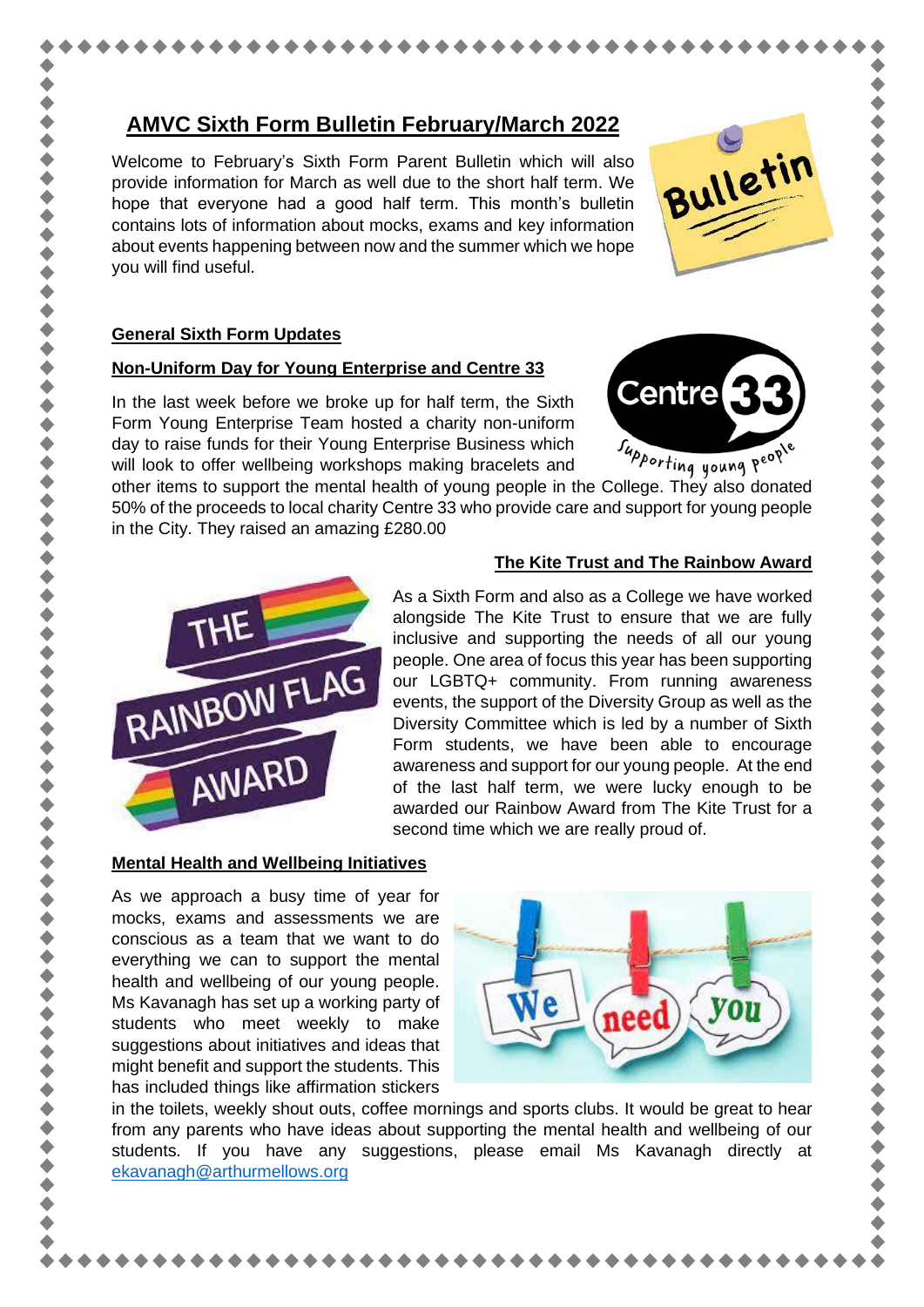You can find information about the 16-19 Bursary here on the school website if you feel that your student may be eligible for financial support: <https://www.arthurmellows.peterborough.sch.uk/page/?title=Bursaries&pid=108>

# **YEAR 12 UPDATES**

## **Post 16 Destinations advice**

Across the last few weeks, Year 12 have had assemblies with local employers informing them about Apprenticeship routes after they have finished their studies. In our Personal Development sessions we have been exploring University, Gap Years and Apprenticeship routes. Exploring the options is so important to help them begin thinking about what they want to do after their Level 3 studies. In June, we will be hosting the Future Festival which is a two day event exploring Post-16 options. On site we have University as well as Apprenticeship and Employment representatives. We cover a comprehensive range of skills including CV building, Personal statement writing as well as explaining the process of applications and interviews.



### **UCAS Convention 2022 Bedford University**

To supplement the work we do in preparing for the next steps, we have 100 tickets booked for the annual UCAS Convention which will take place at Bedford University on **Monday 27 June 2022**. In the coming weeks we will write to you about this event and offer tickets to Year 12 students.

\*\*\*\*\*\*\*\*\*\*\*\*\*\*\*\*\*\*\*\*\*\*\*\*\*\*\*\*\*\*

..........

 $\bullet$ 

## **How can you help?**

If you want to begin exploring options with your student about what they may want to do next, a good place to start is the UCAS website where you can find advice and guidance on all routes available.<https://www.ucas.com/>

## **Year 12 Exams**

Across May, Year 12 Vocational students have real examinations taking place. We will share an update of the timetable in March's edition of the bulletin.

In May we also have our Year 12 examinations. These examinations are internal exams which help us understand the progress your student has made across the A Level and Vocational course to date. The timetable for these exams will also be shared in the next Bulletin.

**Continued**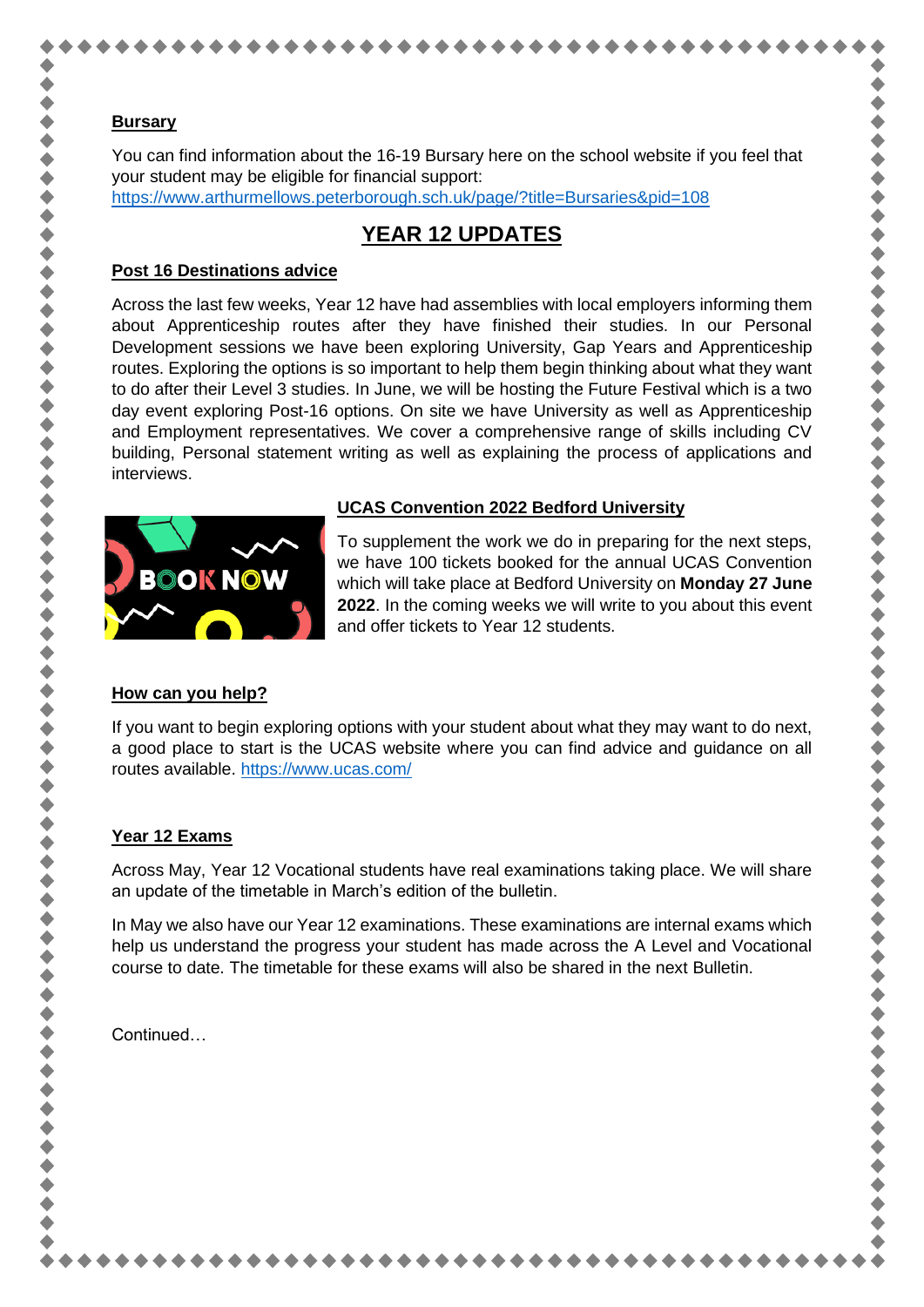# **YEAR 13 UPDATES**

#### **Leavers Hoodies and Yearbook Orders**



The letter to order a Yearbook at £10.00 and a hoodie at £20.00 has now been sent to all students as well as parents and carers. The deadline for this is not that far away. If you missed it, I have attached another copy of both letters and you should be able to make payment via parent pay. As these items are made to order, we will not be ordering any extras so please make sure you place your order if your student would like one.

+ + + + + + + + +

.........

+ + + + + + + +

## **Prom**

The Year 13 Prom is taking place on Friday 24 June 2022 at The Marriott in Peterborough. Payment for Prom has now closed. We are looking forward to this event and are excited to celebrate the Year 13's and their time at Arthur Mellows. If for any reason you missed the Prom payment deadline and would like your student to now attend, please contact Ms Kavanagh and she will sort this for you.

Please ensure that your student's menu choice has been made using the following link[:https://forms.office.com/Pages/ResponsePage.aspx?id=mf3fnJGjkkSLiwO47x2kjBocSk](https://forms.office.com/Pages/ResponsePage.aspx?id=mf3fnJGjkkSLiwO47x2kjBocSkH7MFxHtzlOQqFIhMVUODE0T0JTRDRUTlE4WTRLVThaTU5RNFRSVi4u) [H7MFxHtzlOQqFIhMVUODE0T0JTRDRUTlE4WTRLVThaTU5RNFRSVi4u](https://forms.office.com/Pages/ResponsePage.aspx?id=mf3fnJGjkkSLiwO47x2kjBocSkH7MFxHtzlOQqFIhMVUODE0T0JTRDRUTlE4WTRLVThaTU5RNFRSVi4u)

### **Year 13 Celebration Day and Study Leave 2022**

The Year 13's will have their celebration day on **Friday 13 May 2022**. On this day we will host a breakfast, sign Year Books, issue awards and have a BBQ celebrating all that they have achieved across their time at AMVC before the formal examinations start the week after. Across 16 - 27 May 2022, students will still be in school and attending lessons but whilst the formal examinations start on Monday 16 May 2022, we will be running a bespoke timetable for students which will allow them to attend revision sessions with their teachers. Year 13 will officially finish on Friday 27 May 2022 with study leave commencing from Monday 6 June 2022 where students will only attend College for their examinations or for revision sessions.

## **UCAS 2022 Year 13**

UCAS has now closed for applications and students are eagerly awaiting to hear back with their offers. The whole of the Sixth Form team is on hand to support students with their decision making. If you need any support with this or have questions you are welcome

to contact the team or have a look at this page on the UCAS website which explains everything you need to know:

<https://www.ucas.com/connect/blogs/what-happens-next> [https://www.ucas.com/undergraduate/after-you-apply/types-offer/replying-your-ucas](https://www.ucas.com/undergraduate/after-you-apply/types-offer/replying-your-ucas-undergraduate-offers)[undergraduate-offers](https://www.ucas.com/undergraduate/after-you-apply/types-offer/replying-your-ucas-undergraduate-offers)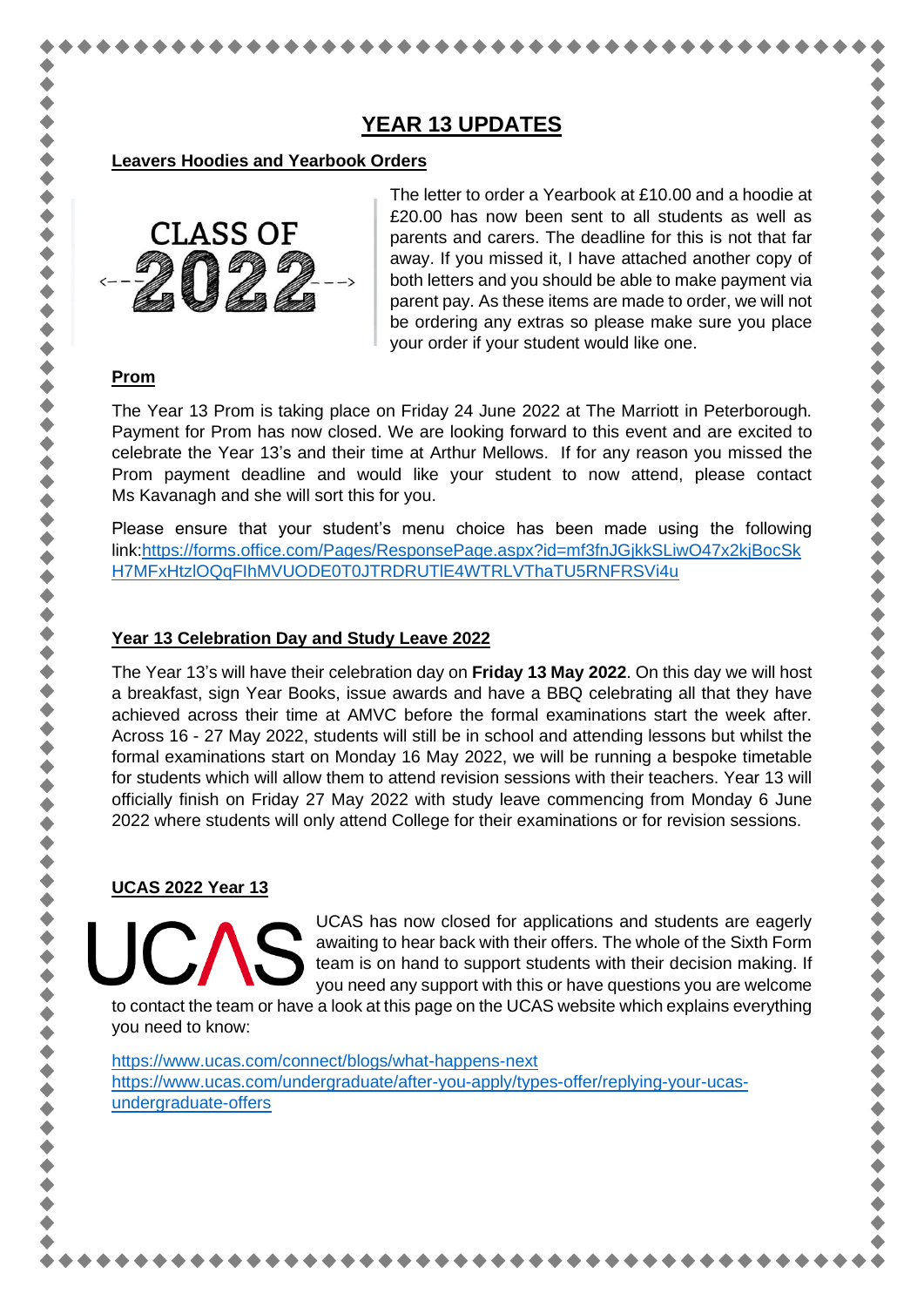#### **Student Finance 2022-2023**

Student Finance applications opens in March and you can find everything you need to know about this here: [https://www.gov.uk/government/publications/student-finance-how-youre-](https://www.gov.uk/government/publications/student-finance-how-youre-assessed-and-paid/student-finance-how-youre-assessed-and-paid-2022-to-2023)

ste

[assessed-and-paid/student-finance-how-youre-assessed-and](https://www.gov.uk/government/publications/student-finance-how-youre-assessed-and-paid/student-finance-how-youre-assessed-and-paid-2022-to-2023)[paid-2022-to-2023](https://www.gov.uk/government/publications/student-finance-how-youre-assessed-and-paid/student-finance-how-youre-assessed-and-paid-2022-to-2023)

Students have had a session on Student Finance with Mr Collins Head of Year 13 and their form tutors and we will be providing more information about Student Finance deadlines in the months to come.

........

 $\bullet$ 

student finance england

### **Year 13 Mock Exams 2022**

Please find a copy of the Year 13 Mock Exams taking place from 17 March - 31 March below:

| Date       | <b>Start</b> | Length | Subject                                          |
|------------|--------------|--------|--------------------------------------------------|
| Thu 17 Mar | 09:00        | 02:00  | A2 MOCK BUSINESS STUDIES PAPER 1                 |
| Thu 17 Mar | 09:00        | 02:30  | A2 MOCK ENGLISH LITERATURE PAPER 1               |
| Thu 17 Mar | 09:00        | 01:45  | A2 MOCK PHYSICS PAPER 1                          |
| Thu 17 Mar | 09:00        | 02:00  | YR 13 OCR CAMBS TECH HEALTH & SOCIAL             |
| Thu 17 Mar | 13:30        | 01:30  | A2 MOCK FURTHER MATHS PAPER 1                    |
| Thu 17 Mar | 13:30        | 01:40  | YR 12 FURTHER MATHS PAPER 1                      |
| Thu 17 Mar | 13:30        | 01:30  | A2 MOCK HISTORY PAPER 1                          |
| Thu 17 Mar | 13:30        | 02:00  | A2 MOCK POLITICS PAPER 1                         |
| Fri 18 Mar | 09:00        | 02:30  | A2 MOCK ENGLISH LANGUAGE PAPER 1                 |
| Fri 18 Mar | 09:00        | 03:00  | A2 MOCK PRODUCT DESIGN PAPER 1                   |
| Fri 18 Mar | 09:00        | 02:00  | A2 MOCK PHYSICAL EDUCATION PAPER 1               |
| Fri 18 Mar | 13:30        | 01:30  | A2 MOCK CHEMISTRY PAPER 1                        |
| Fri 18 Mar | 13:30        | 02:30  | A2 MOCK FILM STUDIES PAPER 1                     |
| Mon 21 Mar | 09:00        | 02:30  | A2 MOCK FRENCH PAPER 1 LISTENING READING WRITING |
| Mon 21 Mar | 09:00        | 02:00  | A2 MOCK RELIGIOUS EDUCATION PAPER 1              |
| Mon 21 Mar | 13:30        | 01:30  | A2 MOCK CHEMISTRY PAPER 2                        |
| Mon 21 Mar | 13:30        | 02:00  | A2 MOCK POLITICS PAPER 2                         |
| Tue 22 Mar | 09:00        | 02:00  | <b>AS MATHS PAPER 1</b>                          |
| Tue 22 Mar | 09:00        | 01:00  | A2 MOCK HISTORY PAPER 2                          |
| Tue 22 Mar | 09:00        | 02:00  | A2 MOCK MATHS PAPER 1                            |
| Tue 22 Mar | 13:30        | 02:00  | A2 MOCK ECONOMICS PAPER 1                        |
| Wed 23 Mar | 09:00        | 02:15  | A2 MOCK BIOLOGY PAPER 1                          |
| Wed 23 Mar | 09:00        | 02:00  | A2 MOCK RELIGIOUS EDUCATION PAPER 2              |
| Wed 23 Mar | 09:00        | 02:30  | A2 MOCK ENGLISH LANGUAGE & LITERATURE COMBINED   |
| Wed 23 Mar | 13:30        | 01:30  | A2 MOCK TRAVEL AND TOURISM PAPER 1 TOURISM DEVEL |
| Thu 24 Mar | 09:00        | 01:30  | A2 MOCK FURTHER MATHS PAPER 2                    |
| Thu 24 Mar | 09:00        | 02:15  | A2 MOCK GEOGRAPHY PAPER 1                        |
| Thu 24 Mar | 09:00        | 02:30  | A2 MOCK HISTORY PAPER 3                          |
| Thu 24 Mar | 09:00        | 01:40  | AS MOCK FURTHER MATHS PAPER 2                    |
| Thu 24 Mar | 13:30        | 02:30  | A2 MOCK FILM STUDIES PAPER 2                     |